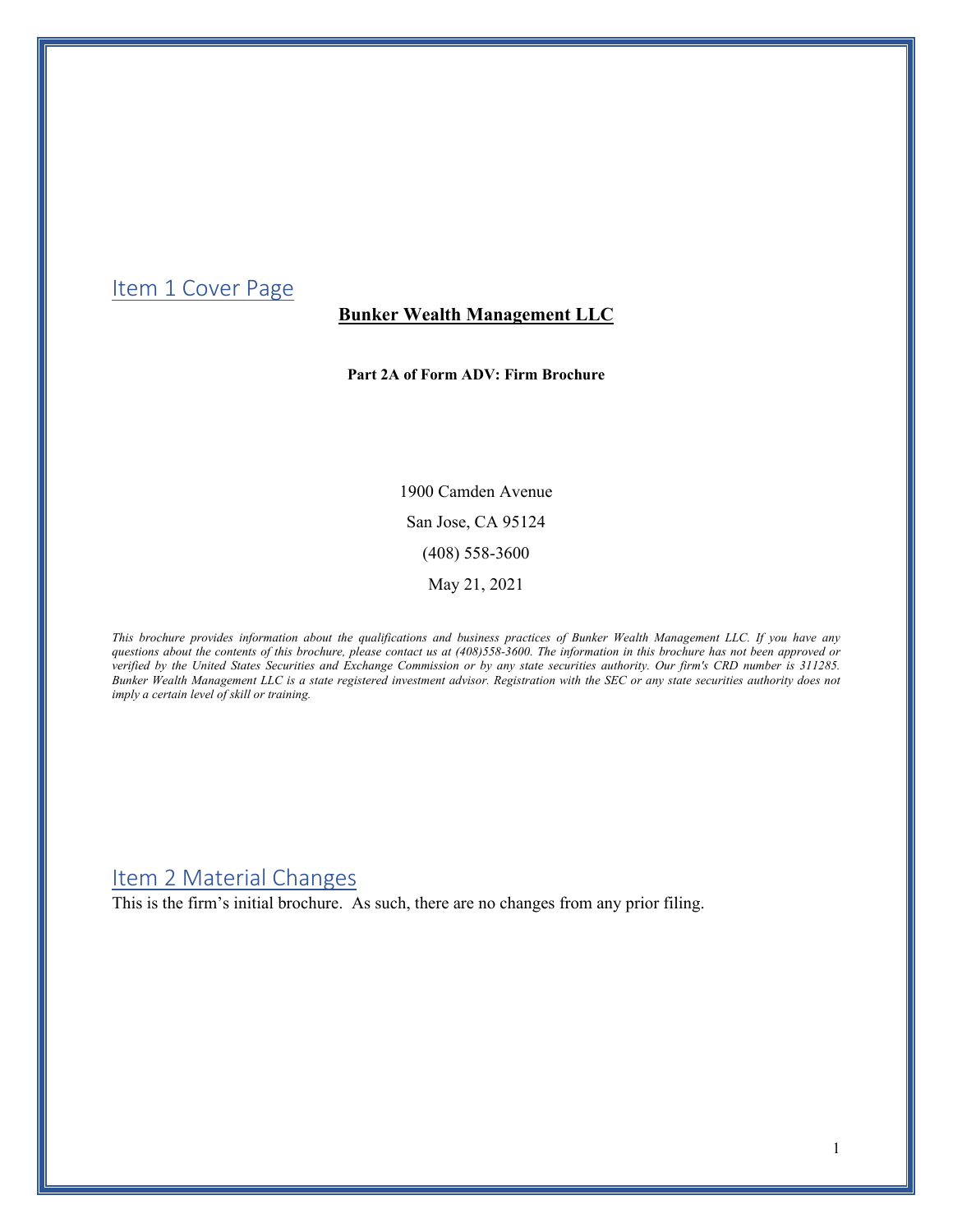# <span id="page-1-0"></span>Item 3 Table of Contents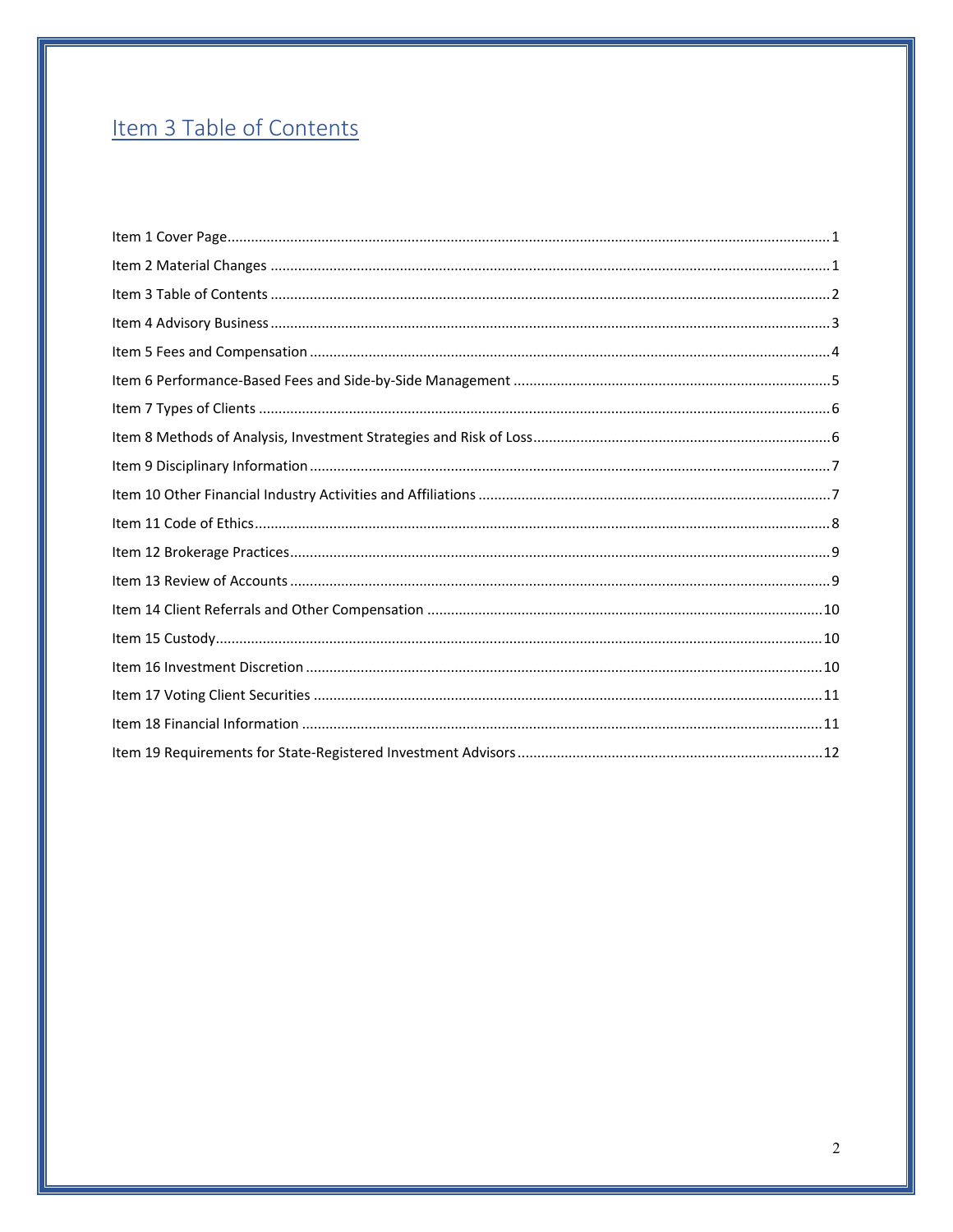### <span id="page-2-0"></span>Item 4 Advisory Business

Bunker Wealth Management LLC ("BWM LLC") is a state-registered investment advisor with its principal place of business located in San Jose, California. BWM LLC provides investment management services to individuals, families and businesses. BWM LLC's principal shareholders are listed below:

- Evan Reeves Alonzo
- Gregg Bunker

**Please Note**: *Gregg Bunker is a shareholder of BWM LLC but is not an Investment Advisor Representative.*

#### **Types of Services**

This Disclosure Brochure describes the business of BWM LLC. Certain sections will also describe the activities of Supervised Persons. Supervised Persons are any of BWM LLC's officers, partners, directors (or other persons occupying a similar status or performing similar functions), or employees, or any other person who provides investment advice on BWM LLC's behalf and is subject to the firm's supervision or control.

#### **Portfolio Management Services**

BWM LLC provides clients with portfolio management services, which may include the discretionary or non-discretionary management of brokerage accounts. BWM LLC does not participate in a wrap fee program at this time. Additionally, as this is our initial brochure, we do not currently manage client assets on a discretionary or non-discretionary basis at this time.

BWM LLC may invest client assets in individual debt and equity securities, exchange traded funds, mutual funds, certificates of deposit as well as other securities depending on the needs of the client.

BWM LLC tailors its advisory services to the individual needs of the client, consulting with clients on an ongoing basis to determine risk tolerance, time horizon and other factors that may impact the clients' investment needs. BWM LLC ensures that clients' investments are suitable for their particular needs, goals, objectives and risk tolerance.

Clients are advised to promptly notify BWM LLC if there are changes in their financial situation or investment objectives or if they wish to impose any reasonable restrictions upon BWM LLC's management services. Clients may impose reasonable restrictions or mandates on the management of their account (e.g., require that a portion of their assets be invested in socially responsible funds) if, in BWM LLC's sole discretion, the conditions will not materially impact the performance of a portfolio strategy or prove overly burdensome to its management efforts.

#### **Financial Planning Services and Consulting**

It is important to us that our clients can converse with us about their financial situations on an ongoing basis. Should a client want us to assist in helping them discuss financial planning for the future we want to be able to fully engage them and find meaningful solutions. In the course of this discussion we may review client goals, needs, wants, insurance needs, retirement issues, trust and estate services, cash flow planning, tax issues and many other financial planning topics. In the natural discussion of one's financial situation and the investment advisor being in a position to provide advice, there may be a potential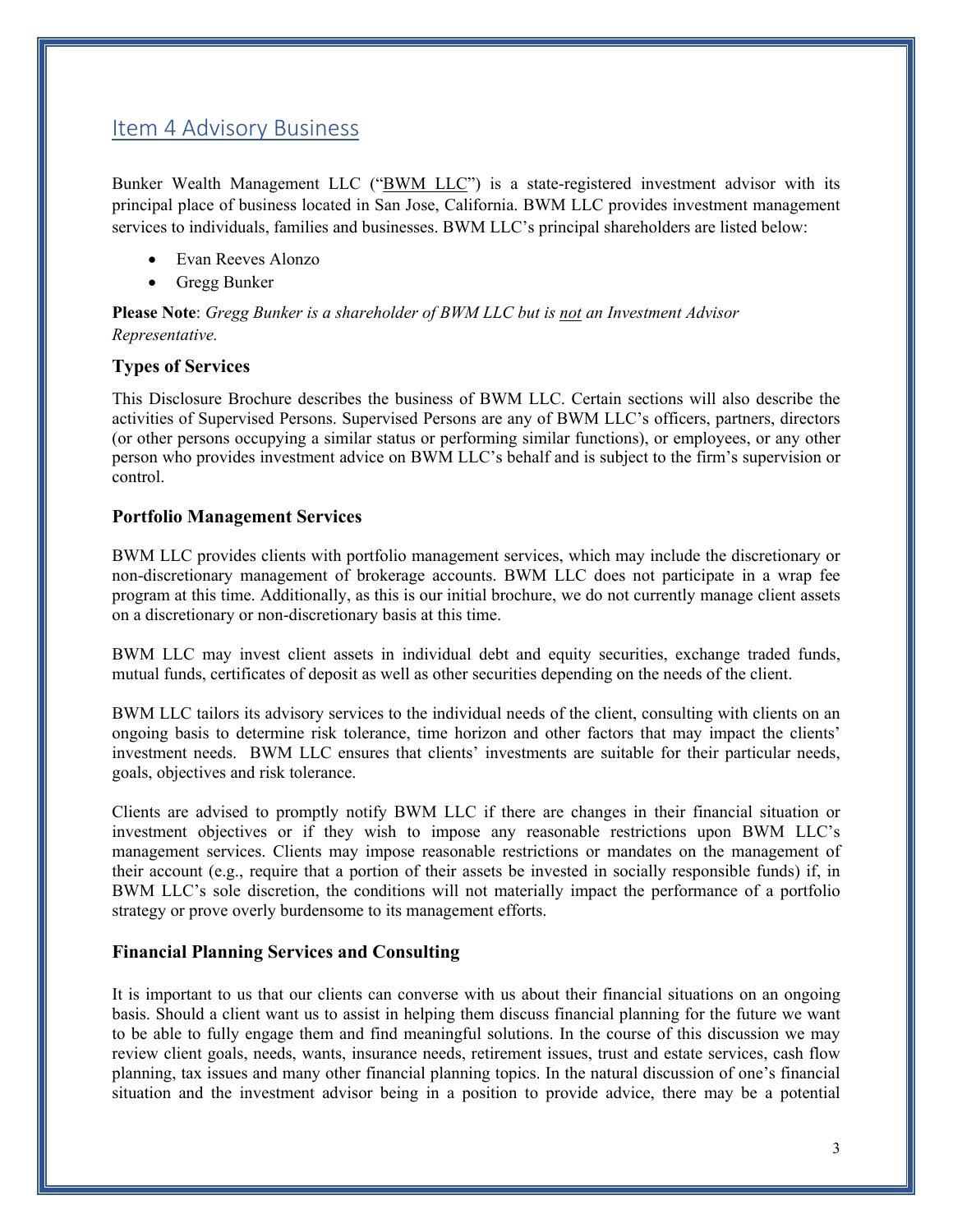conflict of interest between the interest of the investment advisor and the interest of the client. In these situations, we must provide a written statement highlighting this conflict may exist. This written statement will include but not limited to the existence of a conflict of interest between the interest of the investment adviser and the interest of the client, the client is under no obligation to act upon the investment adviser's recommendation and if the client elects to act on any recommendation, the client is under no obligation to execute the transaction through the investment adviser.

#### **Educational Seminars and Workshops**

Giving back to our community is an important role that we want to continue to develop. Thus, if there is an opportunity for us to speak on a topic of importance, we would be open to entertaining such an opportunity. Additionally, if we can provide or participate in hands on skill builder to help people better their own financial education/situations we would also be open to entertain this opportunity. We currently do not charge for these types of goodwill services.

### <span id="page-3-0"></span>Item 5 Fees and Compensation

#### **Portfolio Management Fee**

BWM LLC provides portfolio management services for an annual fee based upon a fixed percentage of client Assets Under Management ("AUM"). BWM LLC's annual fee is exclusive of, and in addition to brokerage commissions, transaction fees, and other related costs and expenses, which are incurred by the client. BWM LLC does not, however, receive any portion of such commissions, fees, and costs.

BWM LLC's Fee Schedule is outlined below, and is a straight tier schedule:

| <b>Assets Under Management</b> | <b>Annualized Fee</b> |
|--------------------------------|-----------------------|
| Less Than $100,000$            | 2.00%                 |
| $100,000 - 249,999$            | 1.75%                 |
| $250,000 - 499,999$            | 1.50%                 |
| 500,000 - 749,999              | 1.25%                 |
| $750,000 - 999,999$            | 1.00%                 |
| $1,000,000 - 4,999,999$        | 0.75%                 |
| Greater Than 5,000,000         | $0.50\%$              |

#### **Fee Schedule:**

Clients must pay BWM LLC's fees in advance. BWM LLC's annual fee is prorated and charged quarterly, in advance, based upon the market value of the AUM by BWM LLC on the last day of the previous quarter. The annualized fee varies between 0.50-2.00%, depending upon the market value of the assets under management and the type of wealth management services to be rendered. Fees are deducted from the clients' account directly unless otherwise requested. Please refer to direct billing information below.

If the advisory contract is terminated before the end of the billing period, any unearned fees resulting from the pre-paid advance fee will be refunded, pro-rata based upon the amount of days left in the quarter,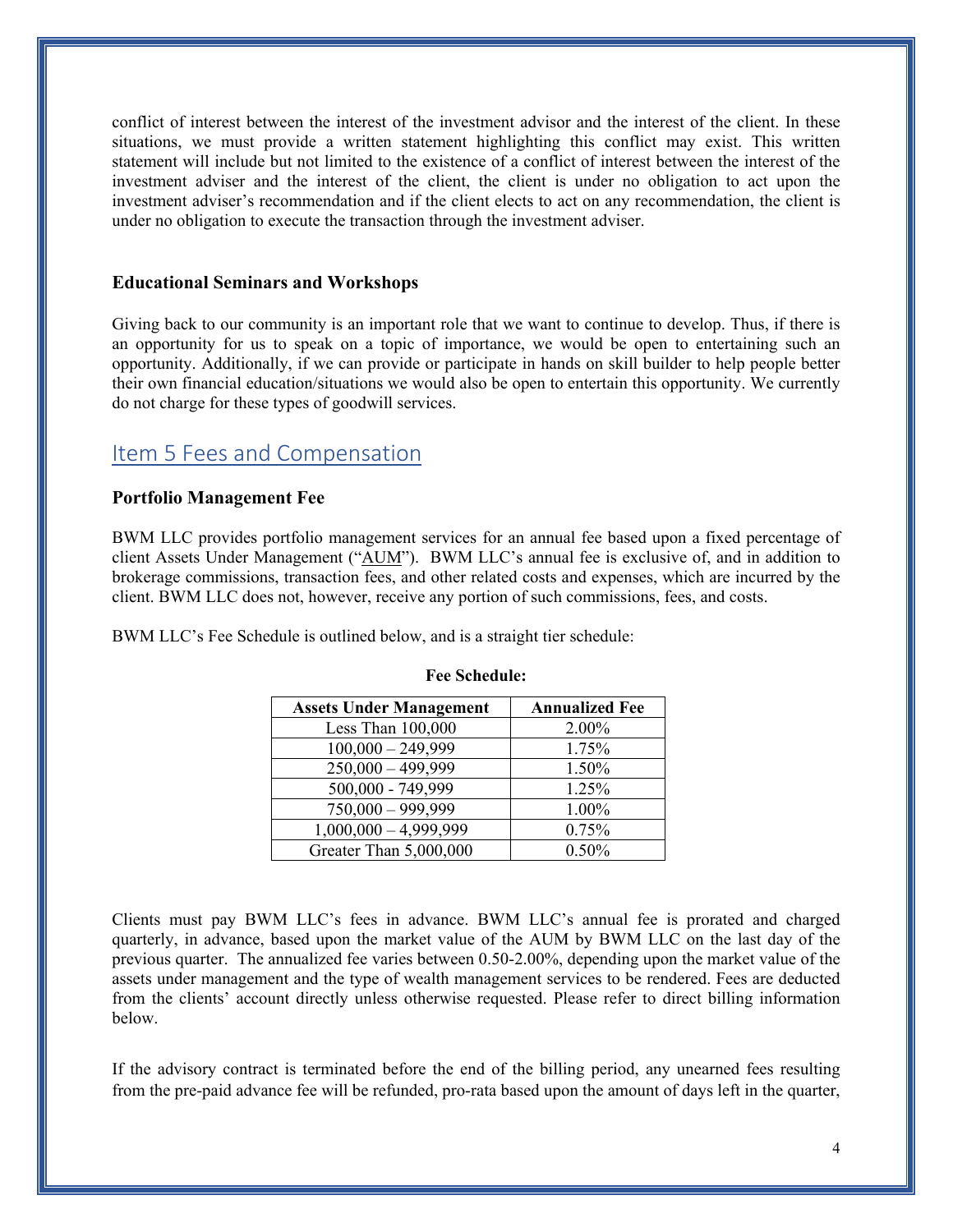starting with the day after Client gives notice to BWM LLC of Client's intent to terminate the relationship. Clients may terminate advisory services upon written notice delivered to and received by BWM LLC. Clients who terminate investment advisory services during a quarter are charged a prorated advisory fee based on the date of BWM LLC's receipt of client's written notice. Any earned but unpaid fees are immediately due and payable.

BWM LLC, in its sole discretion, may negotiate to charge a lesser management fee based upon certain criteria (e.g., anticipated future earning capacity, anticipated future additional assets, dollar amount of assets to be managed, related accounts, account composition, pre-existing client, etc.). Additionally, given the competitive nature of our industry, lower fees for comparable services may be available from other sources.

BWM LLC does not accept compensation for the sale of securities or other investment products, including asset-based sales charges or service fees from the sale of mutual funds.

#### **Direct Billing of Advisory Fees**

Clients may request that fees be deducted directly from their account. In instances where a client has authorized direct billing, BWM LLC takes steps to assure that our custodian sends monthly or quarterly account statements showing all transactions in the account, including fees paid to BWM LLC, directly to the client. BWM LLC may invoice clients for their advisory fees whether direct billing is used or not. Clients may have the option to be billed by invoice rather than having fees deducted from their account.

#### **Financial Planning Fees**

#### *Comprehensive Financial Planning*

Comprehensive Financial Planning consists of an upfront charge of \$499 to \$10,000 and an ongoing fee that is paid monthly, quarterly, or annually, in advance, at the rate of \$99 to \$999 per month to assist you the plan's execution and monitor your progress. The fee may be negotiable in certain cases. This service may be terminated with 30 days' notice. Upon termination of any account, the fee will be prorated and any unearned fee will be refunded to the client.

#### *Financial Planning Fee*

Financial Planning will generally be offered on a fixed fee basis. In special circumstances, it may be offered on an hourly basis at a rate of \$100 to \$350 per hour, depending on the nature of the specified services. Fixed fees will be determined on a case-by-case basis with the fee based on the complexity of the situation and the needs of the client. The fixed fee will be agreed upon before the start of any work. The fixed fee can range between \$250 - \$10,000. The fee is negotiable. If a fixed fee program is chosen, half of the fee is due at the beginning of process and the remainder is due at completion of work, however, BWM LLC will not bill an amount above \$500 more than 6 months in advance.

## <span id="page-4-0"></span>Item 6 Performance-Based Fees and Side-by-Side Management

BWM LLC does not provide any services for performance-based fees. Performance-based fees are those based on a share of capital gains or on capital appreciation of the assets of a client.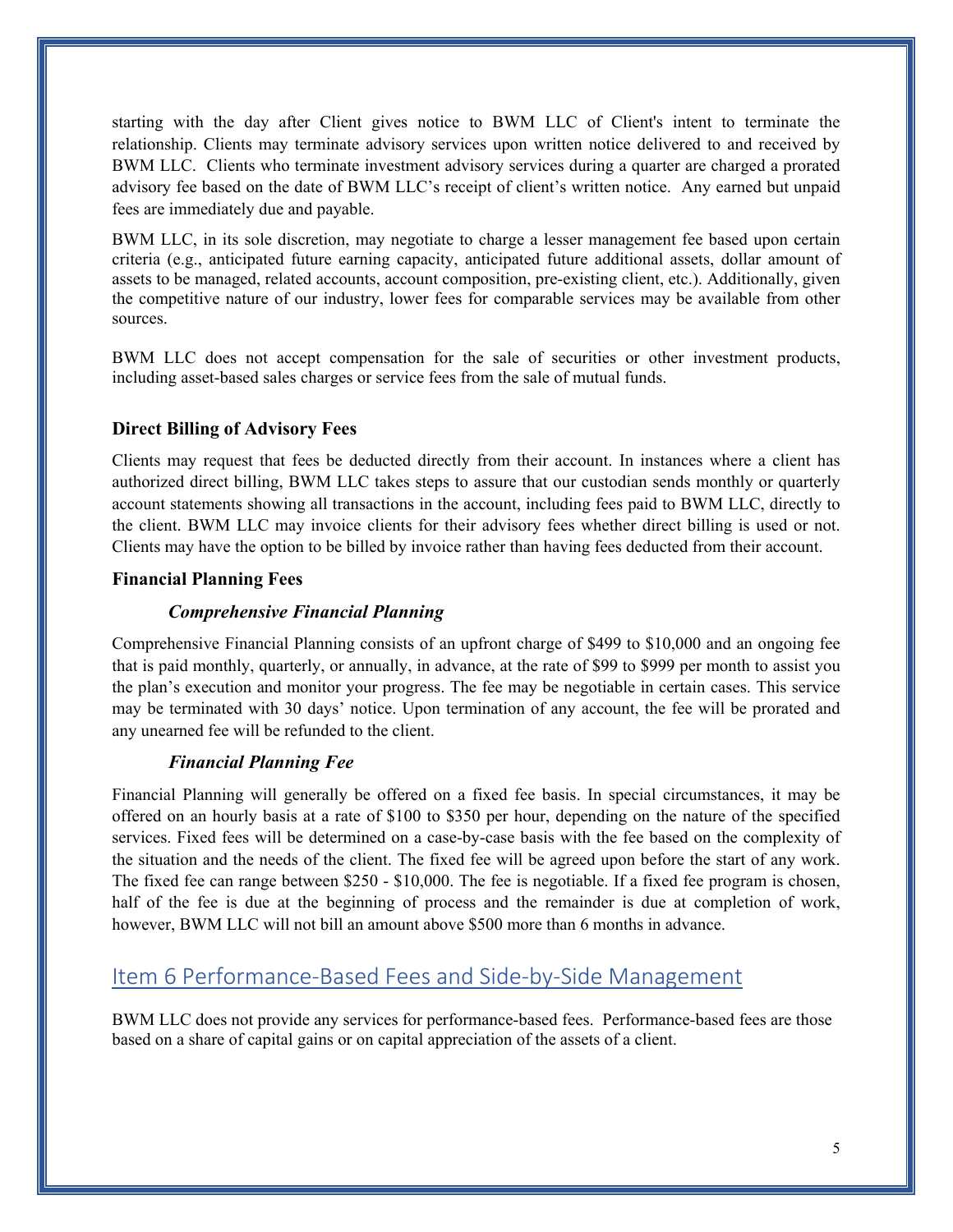## <span id="page-5-0"></span>Item 7 Types of Clients

BWM LLC generally provides its services to individuals, trusts, estates, pensions, family limited partnerships, and retirement accounts.

#### **Minimum Account Size and Minimum Fee**

BWM LLC's minimum account size is \$100,000 (exceptions considered on a case-by-case basis) and there is no minimum annual fee.

## <span id="page-5-1"></span>Item 8 Methods of Analysis, Investment Strategies and Risk of Loss

#### **Investment Strategies and Methods of Analysis**

BWM LLC consults with clients initially and on an ongoing basis to determine risk tolerance, time horizon and other factors that impact the clients' investment needs. BWM LLC then designs a plan based on these needs which is focused on helping clients achieve their investment goals. The firm utilizes analytical tools, research software, and traditional and alternative manager databases to provide clients with sound investment strategies.

The firm may utilize, among other methods, fundamental analysis of the fiscal and competitive position of a company or fund. BWM LLC will analyze the financial condition, capabilities of management, fees, performance, new products and services, as well as the company's market situation amongst its competitors in order to determine the recommendations made to clients. The primary risk in using fundamental analysis is that market conditions may negatively impact the security regardless of the overall health and position of a company.

#### **Risks of Loss**

Investing in securities involves risk of loss. Clients should fully understand the nature of the contractual relationship into which they are entering and the extent of their exposure to risk. Certain investing strategies may not be suitable for many members of the public. You should carefully consider whether the strategies employed would be appropriate for you in light of your experience, objectives, financial resources and other relevant circumstances.

General Investment Risk: All investments come with the risk of loss. Investing may involve substantial risks, including complete loss of principal plus other losses and may not be suitable for many members of the public. Investments, unlike savings and checking accounts at a bank, are not insured by the government to protect against market losses. Different market instruments carry different types and degrees of risk and you should familiarize yourself with the risks involved in the particular market instruments BWM LLC invests in.

Loss of Value: There can be no assurance that a specific investment will achieve its investment objectives and past performance is no guarantee of future results. The value of investments and the income derived may rise or fall and investors may not recoup the original amount invested. Investments may also be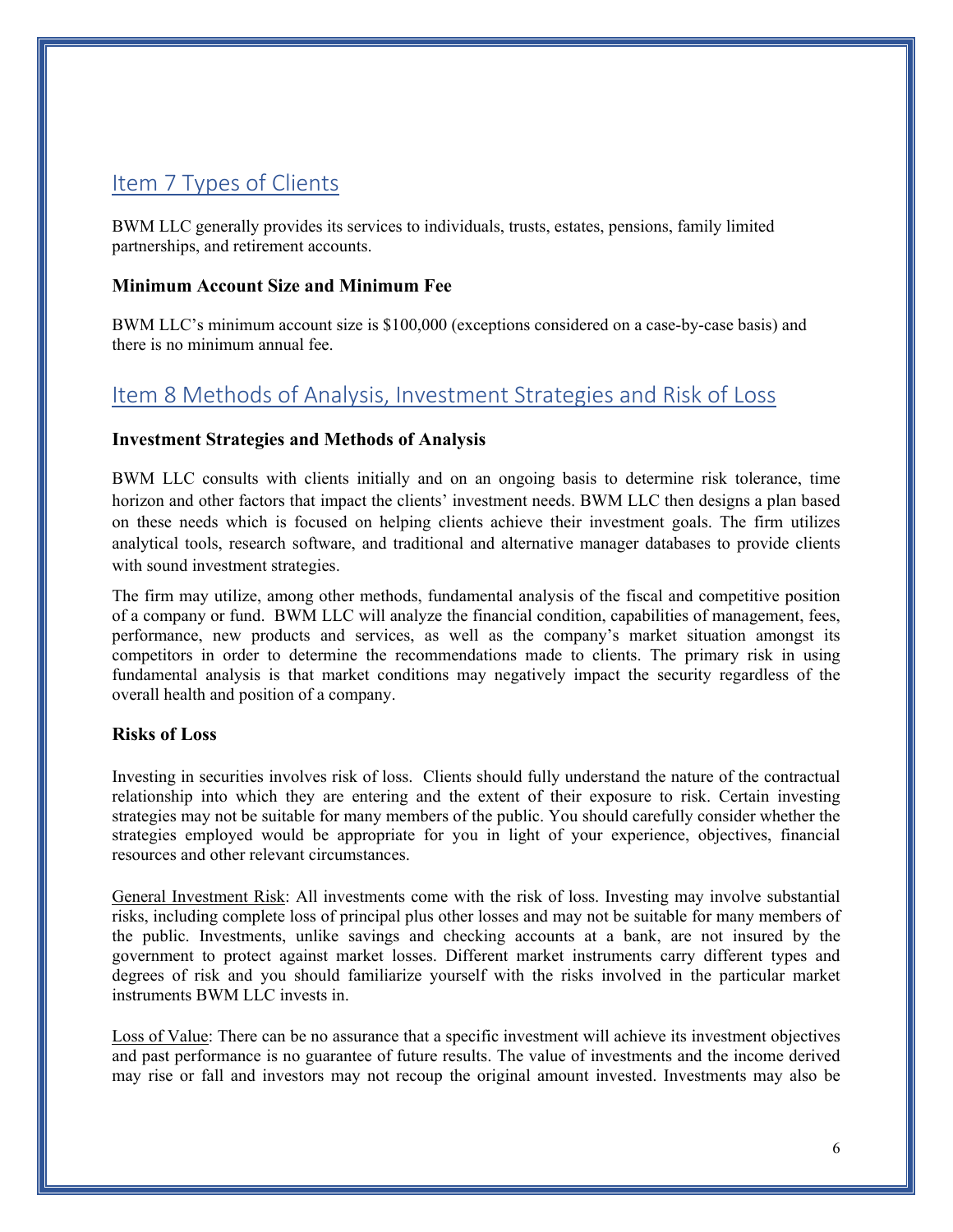affected by any changes in exchange control, regulations, tax laws, withholding taxes, international political and economic developments, and government economic or monetary policies.

Interest Rate Risk: Fixed income securities and funds that invest in bonds and other fixed income securities may fall in value if interest rates change. Generally, the prices of debt securities rise when interest rates fall, and their prices fall when interest rates rise. Longer term debt securities are usually more sensitive to interest rate changes.

Credit Risk: Investments in bonds and other fixed income securities are subject to the risk that the issuer may not make required interest payments. An issuer suffering an adverse change in its financial condition could lower the credit quality of a security, leading to greater price volatility. A lowering of the credit rating of a security may also offset the security's liquidity, making it more difficult to sell. Funds investing in lower quality debt securities are more susceptible to these problems and their value may be more volatile.

#### **Market Risks**

The profitability of BWM LLC's recommendations may depend to a great extent upon correctly assessing the future course of price movements or other measurements such as enterprise value of stocks and bonds. There can be no assurance that BWM LLC will be able to predict those price movements or other measurements accurately.

### <span id="page-6-0"></span>Item 9 Disciplinary Information

BWM LLC is required to disclose the facts of any legal or disciplinary events that are material to a client's evaluation of its advisory business or the integrity of management. BWM LLC does not have any required disclosures to this Item.

### <span id="page-6-1"></span>Item 10 Other Financial Industry Activities and Affiliations

Neither BWM LLC, nor any of its representatives, have signatory authority over any client accounts.

BWM LLC is required to disclose any relationship or arrangement that is material to its advisory business or to its clients with certain related persons.

At this time, we have no management persons that are registered, or have an application pending to register, as a broker-dealer or a registered broker-dealer representative. Nor do we have any management persons registered or have an application to register, as a futures commission merchant, commodity pool operator, a commodity trading advisor or an associated person of the foregoing entities. We do not recommend or select other investment advisers for our clients and receive compensation directly or indirectly from those advisers that create a material conflict of interest. Additionally, we do not have any other business relationships with those advisors that create a material conflict of interest.

Evan Reeves Alonzo is a Certified Public Accountant and Attorney. Evan provides accounting services as an employee of the Alex Alonzo Accountancy Corporation, and provides tax law services as an independent contractor of The Law Office of David S. Howard.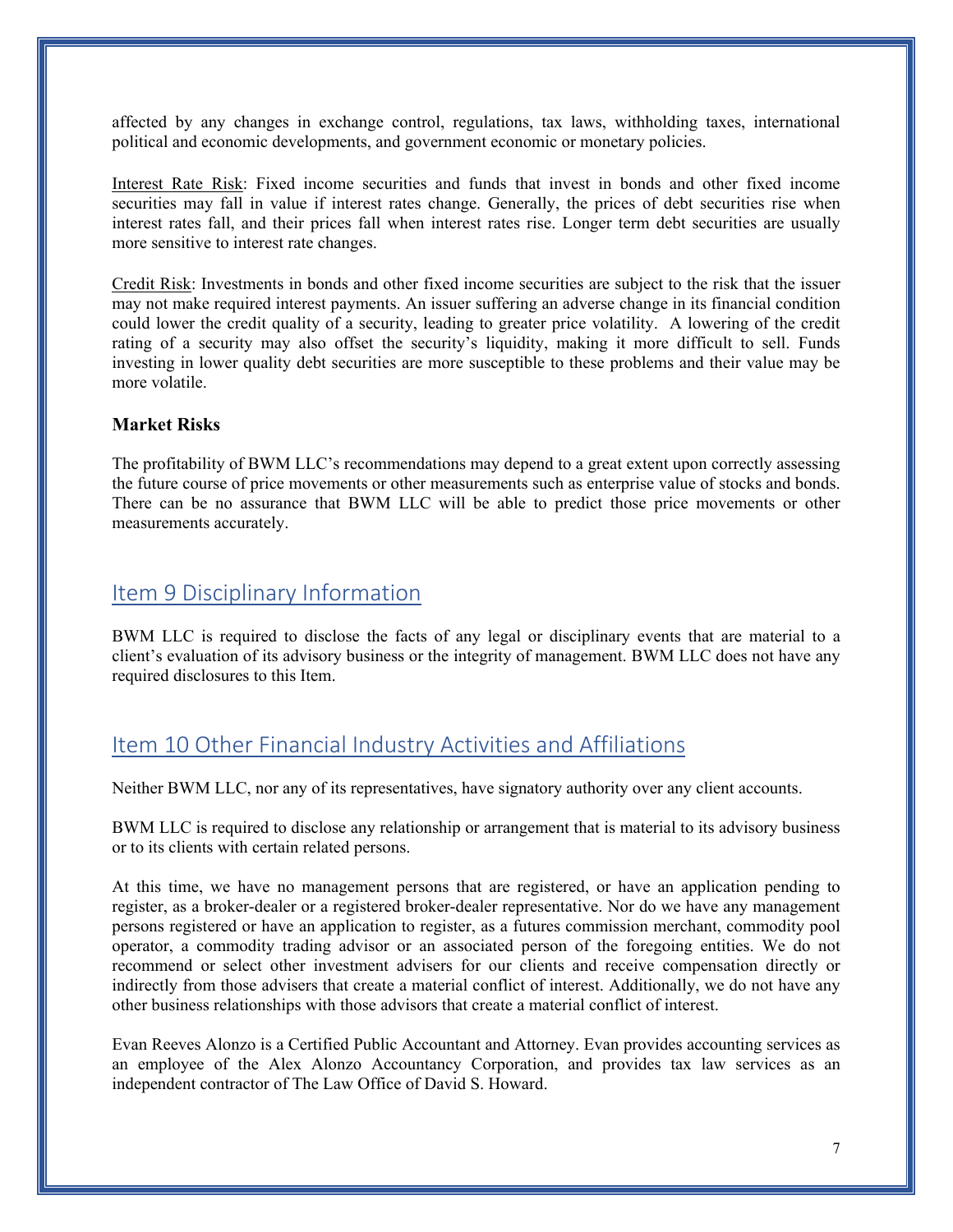The receipt of dual compensation creates a conflict of interest. This conflict is mitigated by BWM LLC's code of ethics, which requires all affiliated members to place the interests of clients first. There is no obligation on any client of BWM LLC to use any other services provided by Evan Reeves Alonzo, via their respective other business ventures, nor are any clients of any other related entities required to invest with BWM LLC.

All of these facts are disclosed to clients during the initial client consultation. Upon executing an advisory agreement, clients are required to explicitly acknowledge their understanding that Evan Reeves Alonzo provides services for other entities outside of BWM LLC, and while advice of a tax or legal nature may be sought and provided, it is incidental to and separate from the advisory relationship.

## <span id="page-7-0"></span>Item 11 Code of Ethics

BWM LLC commits to ethical behavior in regards to our business practice and client interaction. Our code of ethics states that BWM LLC have the following responsibilities to their clients. BWM LLC must:

- Act professionally and ethically at all times;
- Act for the benefit of clients:
- Act independently, objectively, skillfully and with competency;
- Communicate with clients on a timely manner; and
- Uphold the rules of capital markets.

At BWM LLC we pride ourselves in recommending securities to clients that we may have a material financial interest ourselves. We have adopted the following guidelines to ensure client prioritization and avoid conflicts of interest. Should a conflict of interest arise we will put the interest of the client first.

BWM LLC and may invest, and hold a material financial interest, in the same securities which are also recommended to clients. BWM LLC requires priority to investments made on behalf of the client over those that benefit our own interests. BWM LLC prohibits any employee from trading a security before a client and prohibits an advisor from opening and having a personal securities trading account without prior written approval from BWM LLC.

BWM LLC may buy or sell investments which are also recommended to clients. BWM LLC requires priority to investments made on behalf of the client over those that benefit our own interests. BWM LLC prohibits any employee from trading a security before a client and prohibits an advisor from opening and having a personal securities trading account without prior written approval from BWM LLC.

BWM LLC may recommend securities, or buy or sell investments, which are also recommended to clients, at, or about the same time as transactions for client accounts are made. However, transactions for client accounts are always prioritized in trade order and execution before BWM LLC and/or BWM LLC employee accounts. BWM LLC code requires priority to investments made on behalf of the client over those that benefit our own interests.

A copy of the above code of ethics may be provided to a client upon request.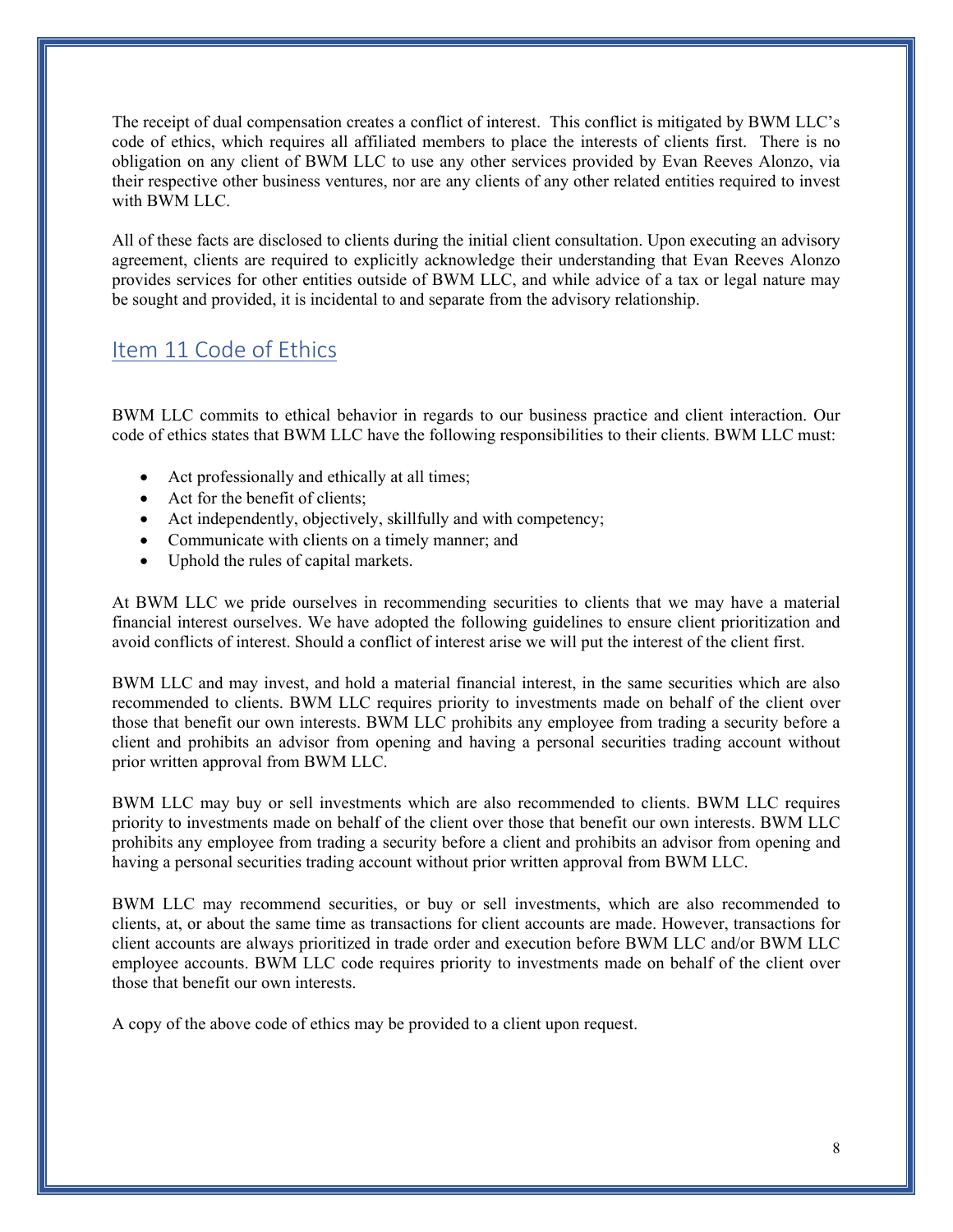## <span id="page-8-0"></span>Item 12 Brokerage Practices

BWM LLC recommends, and uses, E\*Trade Financial as a broker dealer. BWM LLC may utilize various broker dealers' custodians based on the benefit provided to clients. BWM LLC may continue to evaluate firms offering custody, brokerage, and investment platform services and judge best fit for BWM LLC clients. Significant factors considered in the selection include but not limited to:

- Financial stability The company that will custody client assets and as such strength, security, safety and stability are paramount in the decision-making process;
- Suite of services offered to our clients and the management platform offered for the effective and efficient management of client accounts;
- Technology solutions and standards;
- Client cost and best execution; and
- Customer Service.

Any soft-dollar benefit that could arise in the future as a result of BWM LLC relationship with its selected broker-dealer would be required to benefit the client. We unaware of any soft dollar conflicts at this time.

BWM LLC does not receive referrals from a broker-dealer or third party in exchange for using that broker-dealer or third party.

BWM LLC does not routinely recommend, request or require that a client direct BWM LLC to execute transactions through a specified broker-dealer. Not all advisors require their clients to direct brokerage.

#### **Aggregation of Trades**

Occasions may arise where portfolio transactions may be executed as part of similar and concurrent authorizations to purchase or sell the same security for numerous accounts with similar investment objectives.

When such concurrent authorizations occur and when we have the ability to aggregate trades, the objective is to allocate the execution(s) in a manner that is deemed equitable to the accounts involved.

In any given situation, we attempt to aggregate and allocate trade executions in the most equitable manner possible.

## <span id="page-8-1"></span>Item 13 Review of Accounts

#### **Account Reviews**

BWM LLC monitors its clients' investment management portfolios as part of an ongoing process while regular account reviews are conducted on an annual basis. Where BWM LLC provides solely advisory and/or consulting services, reviews are conducted on an "as needed" basis. Such reviews are conducted by Member of BWM LLC. All investment advisory clients are encouraged to discuss their needs, goals, and objectives with the firm and to keep BWM LLC informed of any changes thereto. The firm contacts ongoing investment advisory clients at least annually to review its previous services and recommendations and to discuss the impact resulting from any changes in the client's financial situation and/or investment objectives.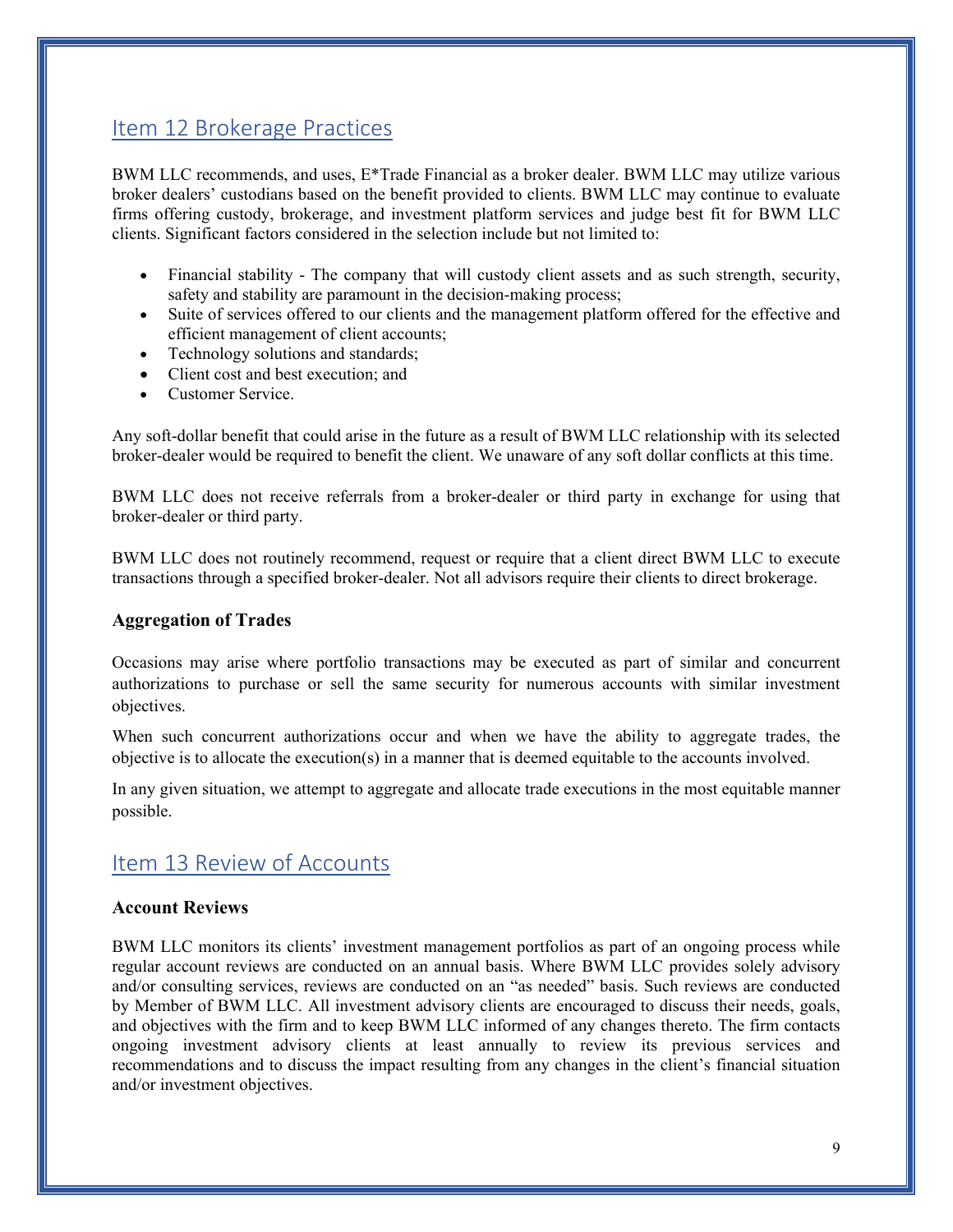#### **Account Statements and General Reports**

Clients are provided with transaction confirmation notices and regular summary account statements directly from the broker-dealer or custodian for their accounts. Clients may also receive reports from BWM LLC that includes relevant account and/or market-related information such as an inventory of account holdings and account performance on a quarterly basis or as otherwise agreed upon with the client. Clients should compare the account statements they receive from their custodian with any supplemental reports they receive from BWM LLC and/or the independent managers.

### <span id="page-9-0"></span>Item 14 Client Referrals and Other Compensation

BWM LLC is required to disclose any relationship or arrangement where it receives an economic benefit from a third party (non-client) for providing advisory services. In addition, BWM LLC is required to disclose any direct or indirect compensation that it provides for client referrals. BWM LLC does not have any required disclosures to this Item.

BWM LLC does not have any formal relationship or arrangement requiring disclosures to for this Item, however the firm may occasionally refer clients to members of the community such as lawyers and accountants who have made, or may make, referrals to the firm. Consequently, there may be the potential for a conflict of interest where BWM LLC makes such referrals.

### <span id="page-9-1"></span>Item 15 Custody

BWM LLC provides investment advisory services and outsources custody of client assets to a qualified custodian. Due to the allowance of direct billing (Item 5) of client accounts for the purpose of collecting fees, we must adhere to certain safeguards to avoid having custody of client assets.

These safeguards include that BWM LLC has custody of the funds and securities solely as a consequence of its authority to make withdrawals from client accounts to pay for fees. BWM LLC have also confirmed in writing authorization from the client to collect fees directly from accounts held at the qualified custodian.

It is our policy that each time a fee is directly deducted from a client a client account BWM LLC concurrently sends the qualified custodian an invoice or statement of the amount of the fee to be deducted from the client's account and send the client an invoice or statement itemizing the fee. Itemization includes the formula used to calculate the fee, the value of the assets under management on which the fee is based, and the time period covered by the fee.

In addition, as discussed in Item 13, BWM LLC also sends periodic supplemental reports to clients. Clients should carefully review the statements sent directly by the Financial Institutions and compare them to those received from BWM LLC as they may include information related to fees.

### <span id="page-9-2"></span>Item 16 Investment Discretion

BWM LLC may be given the authority to exercise discretion on behalf of clients. BWM LLC is considered to exercise investment discretion over a client's account if it can affect transactions for the client without first having to seek the client's consent. BWM LLC is given this authority through a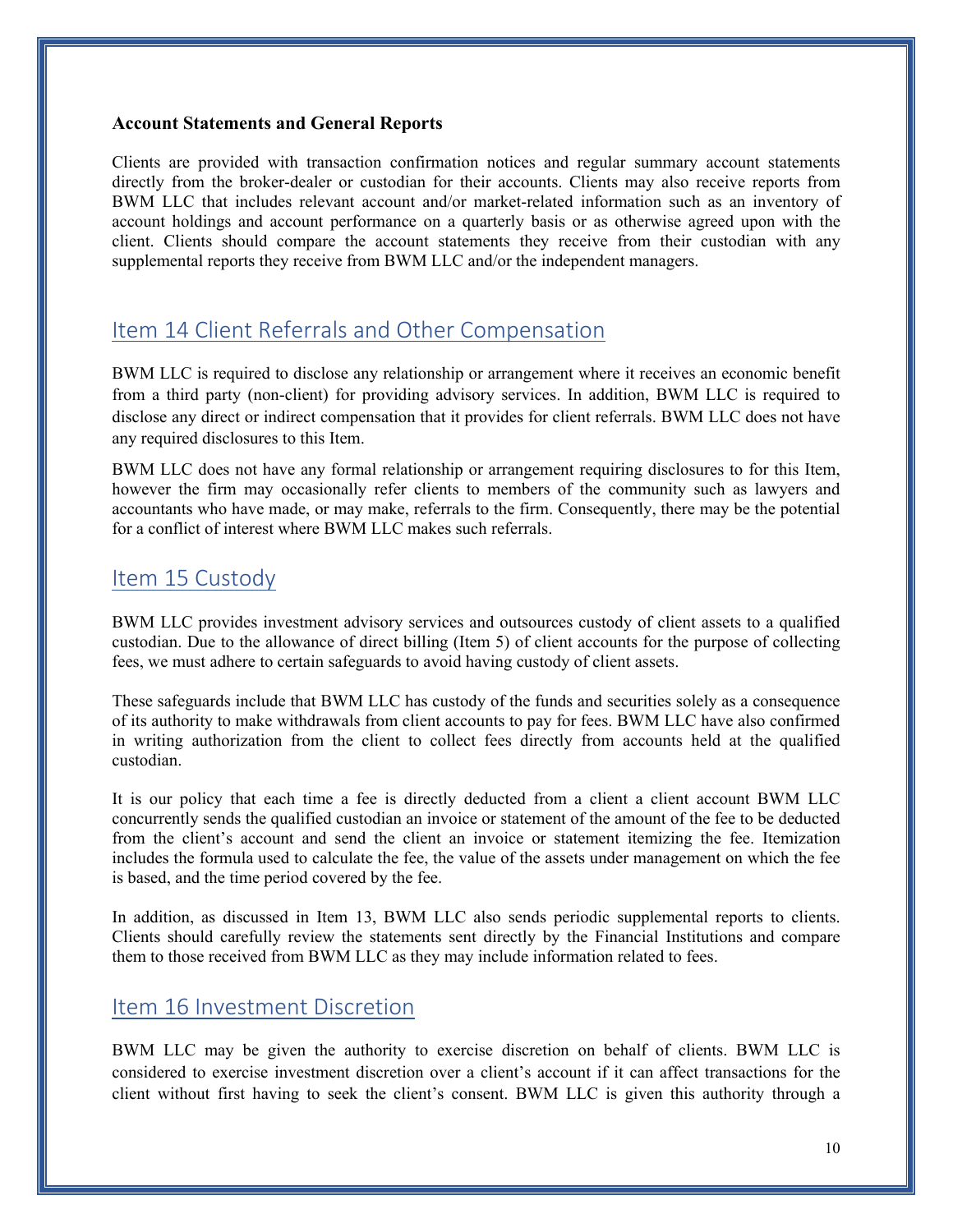power-of-attorney included in the agreement between BWM LLC and the client and must be secured before and non-discretionary portfolio services are provided. Clients may request a limitation on this authority (such as certain securities not to be bought or sold).

BWM LLC may take discretion over the following activities:

- The securities to be purchased or sold;
- The amount of securities to be purchased or sold; and
- When transactions are made
- Any other powers provided to BWM LLC as confirmed by the client

BWM LLC does have discretion in regards to determining the broker or dealer to be used for a purchase or sale of securities for a clients account.

BWM LLC provides non-discretionary investment management services where the client confirms final trading and investment direction. Confirmation of non-discretionary transactions must be secured from the client prior to BWM LLC facilitating such a transaction.

## <span id="page-10-0"></span>Item 17 Voting Client Securities

BWM LLC is required to disclose if it accepts authority to vote client securities.

BWM LLC may vote clients' securities (i.e., proxies) on their behalves. When BWM LLC accepts such responsibility, it will only cast proxy votes in a manner consistent with the best interest of its clients. Absent special circumstances, proxies will generally be voted in line with company management, as the Firm believes these individuals are more appropriately suited to make decisions that impact the issuer. In situations where there may be a material conflict of interest in the voting of proxies due to business or personal relationships that BWM LLC maintains with persons having an interest in the outcome of certain votes, BWM LLC takes appropriate steps to ensure that its proxy voting decisions are made in the best interest of its clients and are not the product of such conflict. Clients may contact BWM LLC to direct their vote in a particular solicitation, to request information about how the Firm voted proxies for that client's securities or to get a copy of BWM LLC's proxy voting policies and procedures

### <span id="page-10-1"></span>Item 18 Financial Information

BWM LLC is not required to disclose any financial information pursuant to this Item due to the following:

- The firm does not require or solicit the prepayment of more than \$500 in fees six months or more in advance;
- The firm does not have a financial condition that is reasonably likely to impair its ability to meet contractual commitments to clients; and
- The firm has not been the subject of a bankruptcy petition at any time during the past ten years.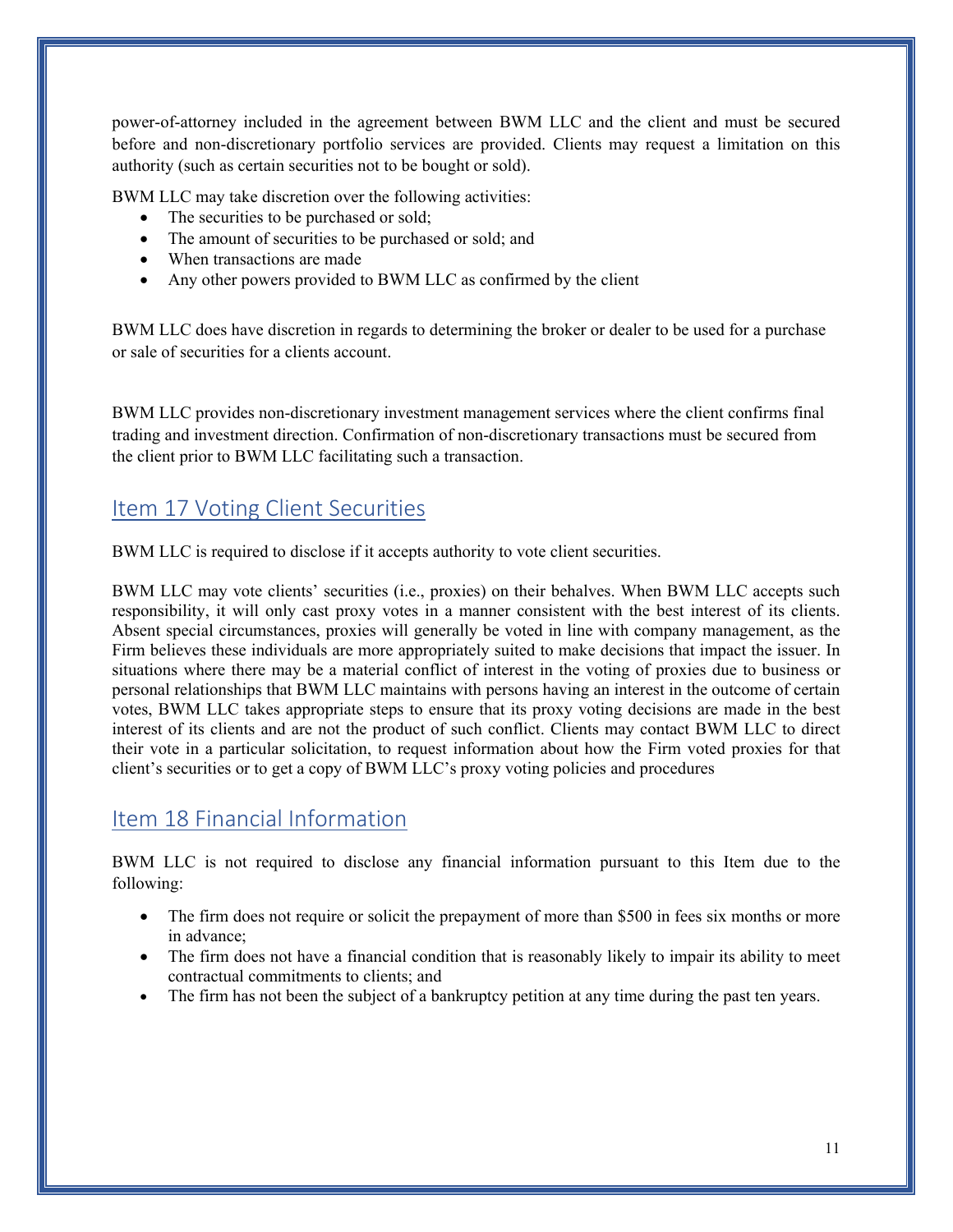## <span id="page-11-0"></span>Item 19 Requirements for State-Registered Investment Advisors

We are registering or are registered with one or more state securities authorities; as such we provide these additional disclosures for our management persons.

A. Identify each of your principal executive officers and *management persons*, and describe their formal education and business background. If you have supplied this information elsewhere in your Form ADV, you do not need to repeat it in response to this Item.

B. Describe any business in which you are actively engaged (other than giving investment advice) and the approximate amount of time spent on that business. If you have supplied this information elsewhere in your Form ADV, you do not need to repeat it in response to this Item.

C. In addition to the description of your fees in response to Item 5 of Part 2A, if you or a *supervised person* are compensated for advisory services with *performance-based fees*, explain how these fees will be calculated. Disclose specifically that performance-based compensation may create an incentive for the adviser to recommend an investment that may carry a higher degree of risk to the *client*.

- D. If you or a *management person* has been *involved* in one of the events listed below, disclose all material facts regarding the event.
	- 1. An award or otherwise being *found* liable in an arbitration claim alleging damages in excess of \$2,500, *involving* any of the following:
		- 1. (a) an investment or an *investment-related* business or activity;
		- 2. (b) fraud, false statement(s), or omissions;
		- 3. (c) theft, embezzlement, or other wrongful taking of property;
		- 4. (d) bribery, forgery, counterfeiting, or extortion; or
		- 5. (e) dishonest, unfair, or unethical practices.
	- 2. An award or otherwise being *found* liable in a civil, *self-regulatory organization*, or administrative

*proceeding involving* any of the following:

- 1. (a) an investment or an *investment-related* business or activity;
- 2. (b) fraud, false statement(s), or omissions;
- 3. (c) theft, embezzlement, or other wrongful taking of property;
- 4. (d) bribery, forgery, counterfeiting, or extortion; or
- 5. (e) dishonest, unfair, or unethical practices.

E. In addition to any relationship or arrangement described in response to Item 10.C. of Part 2A, describe any relationship or arrangement that you or any of your *management persons* have with any issuer of securities that is not listed in Item 10.C. of Part 2A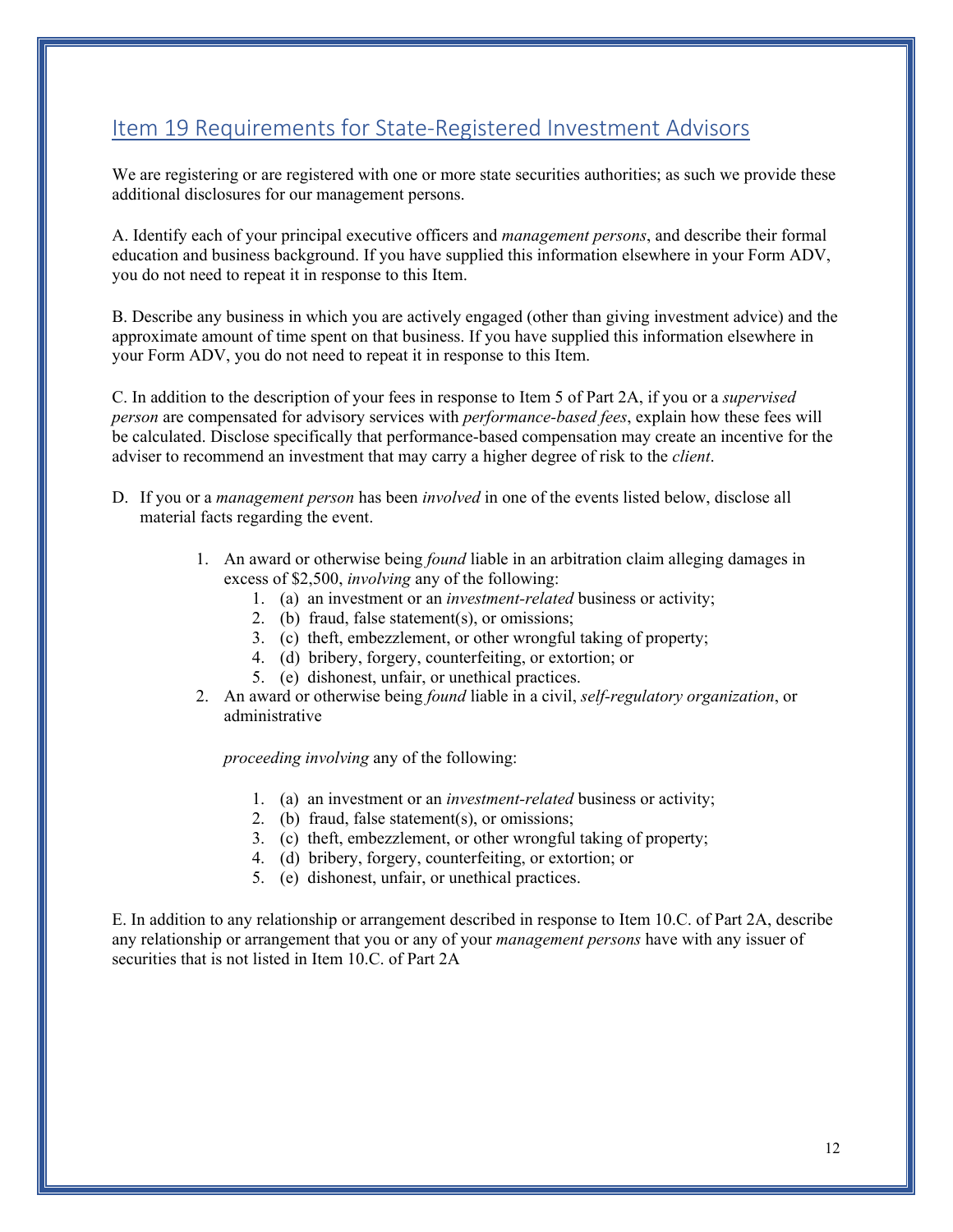#### **Evan Reeves Alonzo**

- A. Please see ADV Part 2B for information pertaining to formal education and business background.
- B. Please see ADV Part 2B for information pertaining to other actively engaged business.
- C. There is no compensation related to advisory services with performance-based fees.
- D. No disclosure(s) events to report.
- E. No relationship with any securities issuers to disclose.

#### **Fair, Equitable or Ethical Principals**

We strive to provide unbiased investment advisory services and failing to disclose to a client, before entering or renewing an advisory agreement with that client, any material conflicts of interest regarding the investment adviser, its representatives or any of its employees, which may impair the rendering of unbiased and objective advice does not promote "fair, equitable or ethical principles". To this extent we strive to provide disclosure all material conflicts of interest prior to entering into an agreement with BWM LLC.

#### **Business Continuity Plan**

Securities industry regulations require that investment advisory firms inform their clients of their plans to address the possibility of a business disruption that potentially results from power outages, natural disasters, or other events.

BWM LLC has chosen to work with qualified custodians where its systems are primarily internet based in order to protect against the impact of any potential business disruption. If any of BWM LLC physical office space were temporarily unavailable, BWM LLC employees maintain the capability to complete client critical services anywhere with an internet connection, including their homes or remote workspaces.

In the case of the incapacitation or death of any critical BWM LLC employee(s), BWM LLC will continue to meet its existing fiduciary responsibilities to clients by the remaining managing persons or to promptly terminate its client relationships with proper notification should it no longer be able to do so.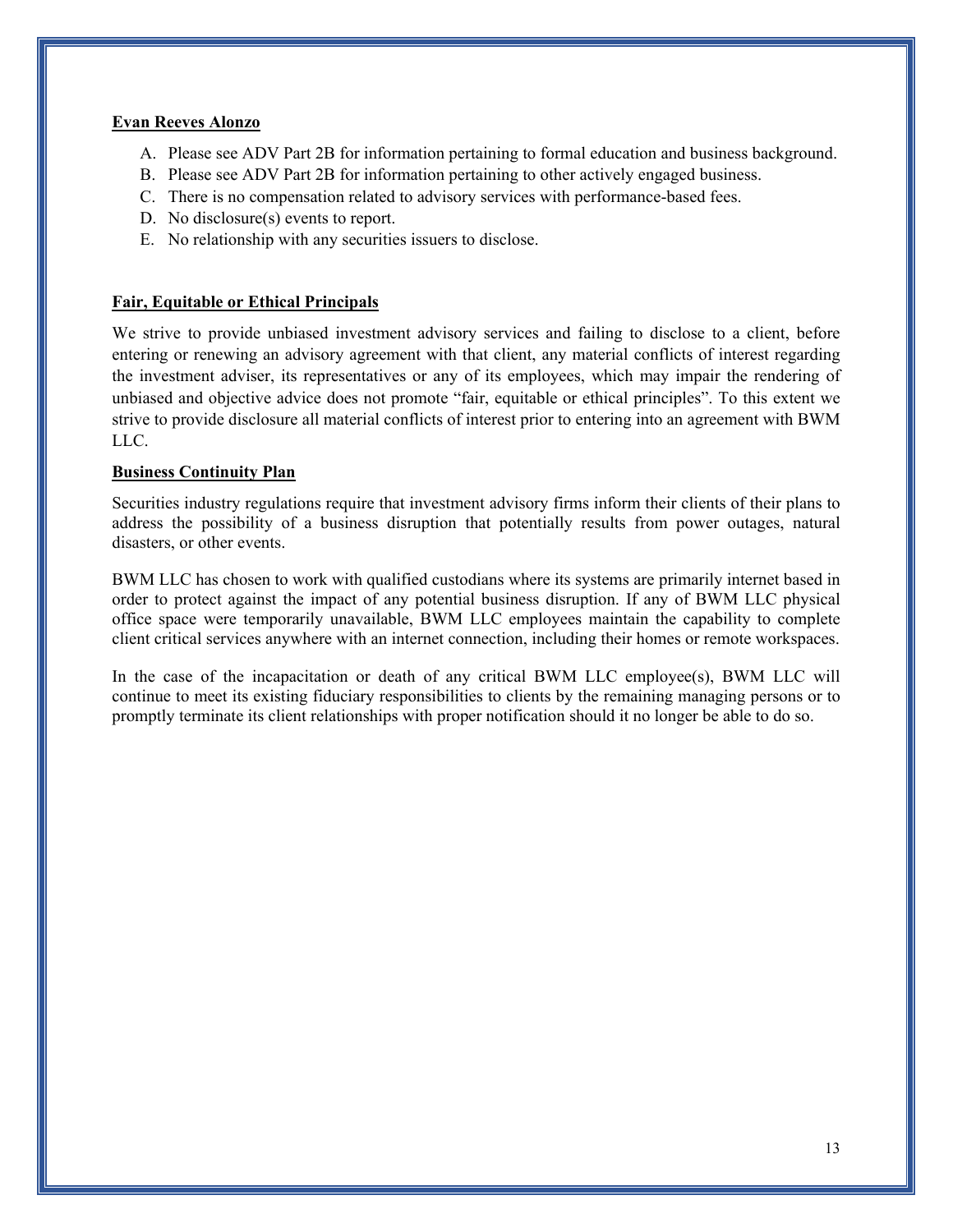#### **Bunker Wealth Management LLC**

**Part 2B of Form ADV: Brochure Supplement Professional Background and Education of: Evan Reeves Alonzo**

> 1900 Camden Avenue San Jose, CA 95124 (408) 558-3600

> > May 21, 2021

*This brochure supplement provides information about Evan Reeves Alonzo and supplements the Bunker Wealth Management LLC Firm Brochure. You should have received a copy of that brochure. Please contact the firm at telephone number (408) 558-3600 if you did not receive a copy of ADV Part 2A Firm Brochure or if you have any questions about the contents of this supplement.* 

*Additional information about Evan Reeves Alonzo is available on the SEC's website at www.adviserinfo.sec.gov.*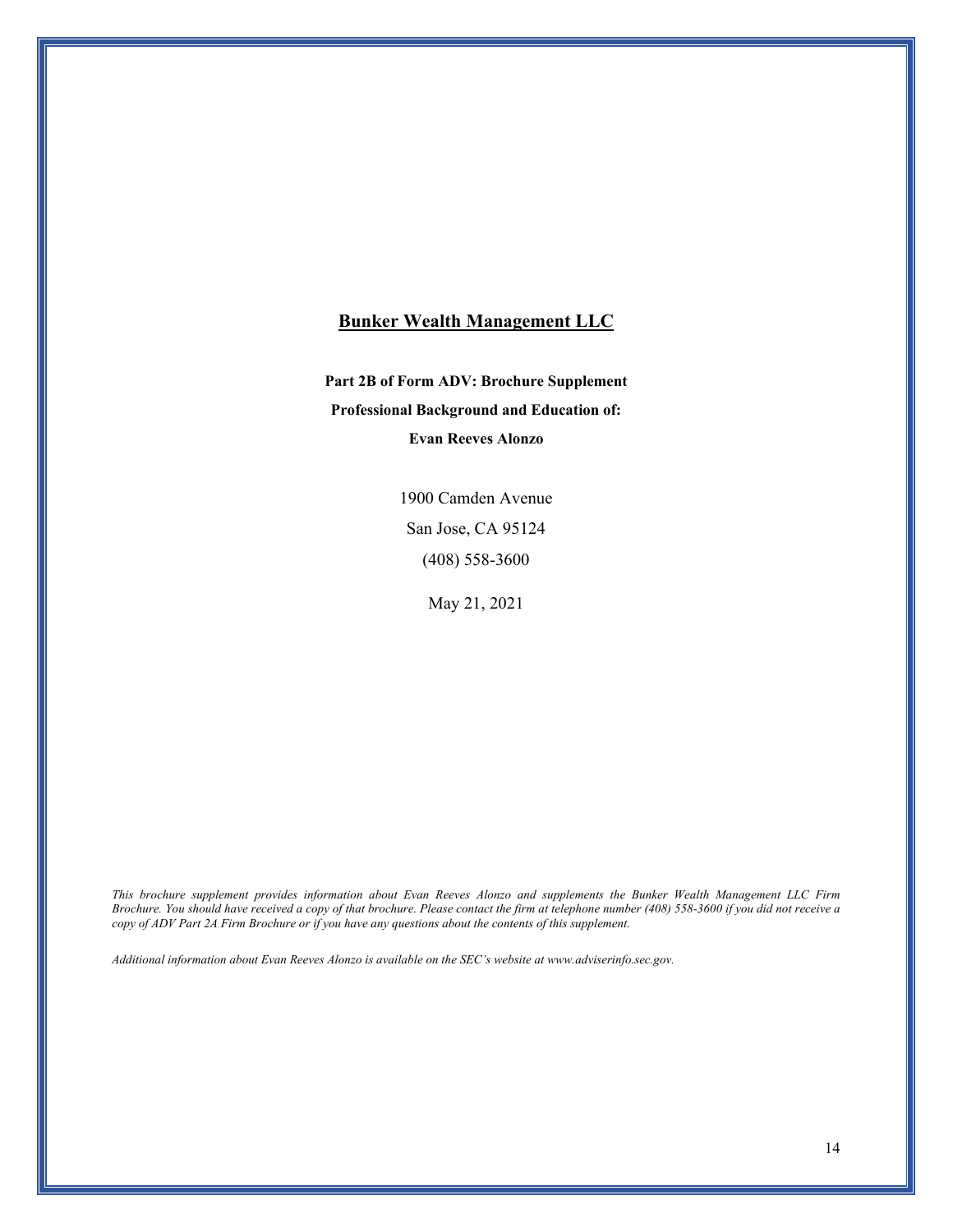## **Evan Reeves Alonzo (CRD# 5158125)**

### Item 2 Educational Background and Business Experience

Born 1983

#### Education

- B.S., Business Concentration in Accounting, San Jose State University, 2006
- J.D., New York University, 2014

#### Business Background

- 2006 2007 -- Registered Representative, Laguna Financial Corporation
- 2006 2007 -- Accountant, Alex Alonzo Accountancy Corporation
- 2007 2010 -- Audit Senior, Deloitte & Touche LLP
- 2010 2011 -- Audit Professional, The Siegfried Group, LLP
- 2012 -- Legal Intern, New York State Homes & Community Renewal
- 2013 -- Summer Law Clerk, Brown Rudnick LLP
- 2014 2015 -- Commercial Litigation Associate, Brown Rudnick LLP
- 2015 Present -- Associate, Alex Alonzo Accountancy Corporation
- 2016 Present -- Of Counsel, Law Office of David S. Howard

### Item 3 Disciplinary Information

Mr. Alonzo has no disciplinary history to disclose.

### Item 4 Other Business Activities

Attorney at Law – California Bar # 314077, admitted 2017; New York Bar # 5338371, admitted 2015

Certified Public Accountant – California License # 110155, issued 2010

Due to services provided by our business affiliates there may be times when the receipt of dual compensation may create a conflict of interest. This conflict is mitigated by BWM LLC's code of ethics, which requires all affiliated members to place the interests of clients first. There is no obligation on any